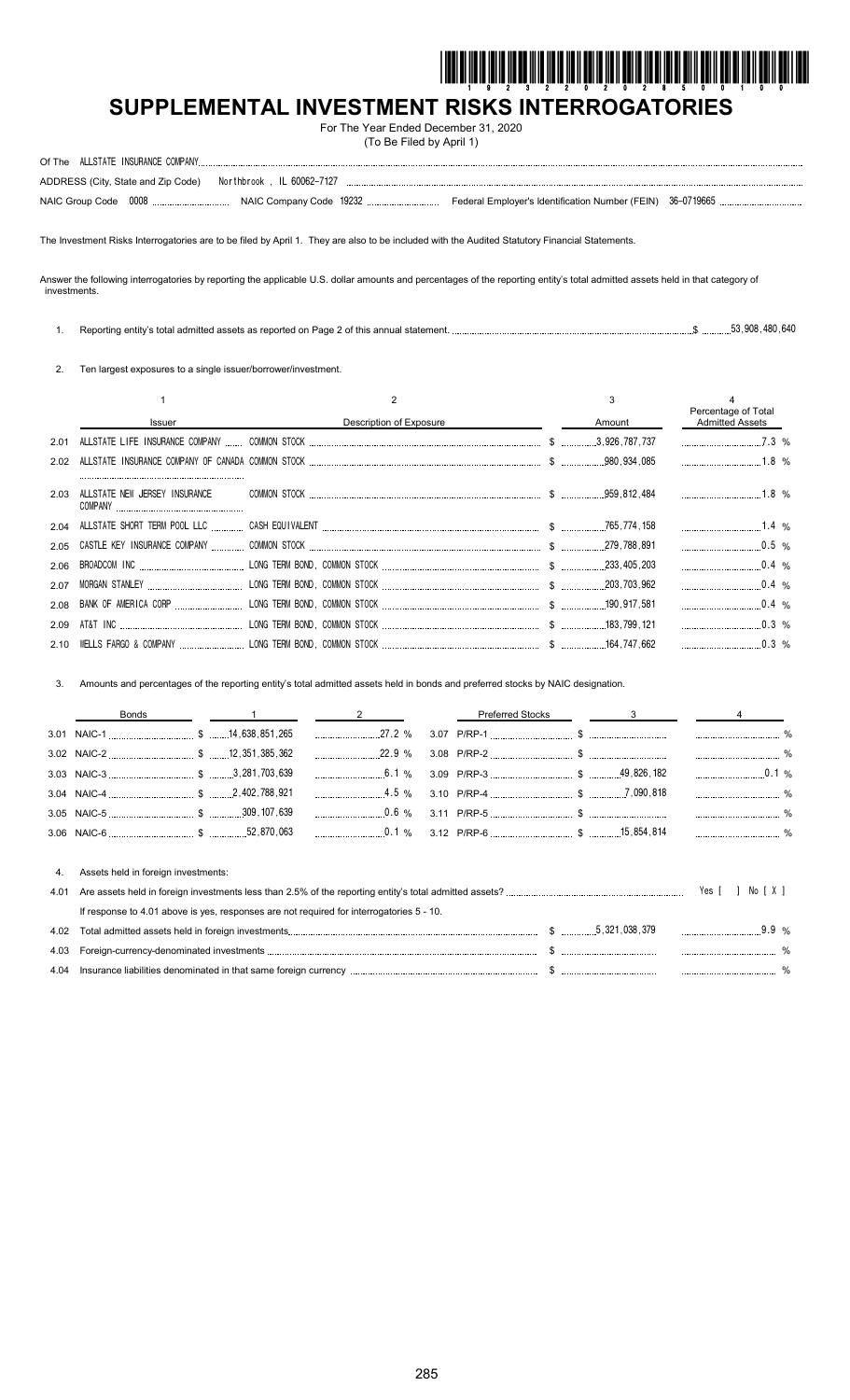| 5. |  |  | Aggregate foreign investment exposure categorized by NAIC sovereign designation: |  |  |
|----|--|--|----------------------------------------------------------------------------------|--|--|
|    |  |  |                                                                                  |  |  |

|      |                                                                                         |                                                                                                                  | $\mathbf{1}$                 | $\overline{2}$       |
|------|-----------------------------------------------------------------------------------------|------------------------------------------------------------------------------------------------------------------|------------------------------|----------------------|
| 5.01 |                                                                                         |                                                                                                                  |                              | $9.0 %$              |
| 5.02 |                                                                                         |                                                                                                                  |                              |                      |
| 5.03 |                                                                                         |                                                                                                                  |                              |                      |
| 6.   |                                                                                         | Largest foreign investment exposures by country, categorized by the country's NAIC sovereign designation:        |                              |                      |
|      |                                                                                         |                                                                                                                  |                              | $\overline{2}$       |
|      | Countries designated NAIC - 1:                                                          |                                                                                                                  |                              |                      |
| 6.01 |                                                                                         |                                                                                                                  |                              | $2.3\%$              |
|      |                                                                                         |                                                                                                                  |                              |                      |
|      | Countries designated NAIC - 2:                                                          |                                                                                                                  |                              |                      |
| 6.03 |                                                                                         |                                                                                                                  |                              | $\frac{1}{2}$ 0.1 %  |
| 6.04 |                                                                                         |                                                                                                                  |                              | $0.1 \%$             |
|      | Countries designated NAIC - 3 or below:                                                 |                                                                                                                  |                              |                      |
| 6.05 |                                                                                         |                                                                                                                  |                              | 0.3 %                |
| 6.06 |                                                                                         |                                                                                                                  |                              | $\ldots$ 0.1 %       |
|      |                                                                                         |                                                                                                                  |                              |                      |
|      |                                                                                         |                                                                                                                  |                              |                      |
| 7.   |                                                                                         |                                                                                                                  |                              | $\overline{1.1}$ %   |
| 8.   | Aggregate unhedged foreign currency exposure categorized by NAIC sovereign designation: |                                                                                                                  |                              |                      |
|      |                                                                                         |                                                                                                                  |                              |                      |
|      |                                                                                         |                                                                                                                  | $\sim$ 1                     | $\frac{2}{\sqrt{2}}$ |
| 8.01 |                                                                                         |                                                                                                                  |                              | 1.0 %                |
| 8.02 |                                                                                         |                                                                                                                  |                              |                      |
| 8.03 |                                                                                         |                                                                                                                  |                              | $\ldots$ 0.1 %       |
| 9.   |                                                                                         | Largest unhedged foreign currency exposures by country, categorized by the country's NAIC sovereign designation: |                              |                      |
|      |                                                                                         |                                                                                                                  |                              |                      |
|      | Countries designated NAIC - 1:                                                          |                                                                                                                  | $1 \underline{\hspace{1cm}}$ | $2 \equiv$           |
| 9.01 |                                                                                         |                                                                                                                  |                              |                      |
| 9.02 |                                                                                         |                                                                                                                  |                              | $\ldots$             |
|      | Countries designated NAIC - 2:                                                          |                                                                                                                  |                              |                      |
| 9.03 |                                                                                         |                                                                                                                  |                              |                      |
| 9.04 |                                                                                         |                                                                                                                  |                              |                      |
|      | Countries designated NAIC - 3 or below:                                                 |                                                                                                                  |                              |                      |
| 9.05 |                                                                                         |                                                                                                                  |                              |                      |
| 9.06 |                                                                                         |                                                                                                                  |                              |                      |
| 10.  | Ten largest non-sovereign (i.e. non-governmental) foreign issues:                       |                                                                                                                  |                              |                      |
|      | $\mathbf{1}$                                                                            | $\overline{2}$                                                                                                   | 3                            | 4                    |
|      | Issuer                                                                                  | NAIC Designation                                                                                                 |                              |                      |
|      |                                                                                         |                                                                                                                  |                              |                      |
|      |                                                                                         |                                                                                                                  |                              |                      |
|      |                                                                                         |                                                                                                                  |                              | 0.2 %                |
|      |                                                                                         |                                                                                                                  |                              |                      |
|      |                                                                                         |                                                                                                                  |                              |                      |
|      |                                                                                         |                                                                                                                  | \$3,000                      | $\ldots$ 0.2 %       |
|      |                                                                                         |                                                                                                                  |                              |                      |
|      |                                                                                         |                                                                                                                  |                              |                      |
|      |                                                                                         |                                                                                                                  | $$$ 81,256,968               | $\ldots$ 0.1 %       |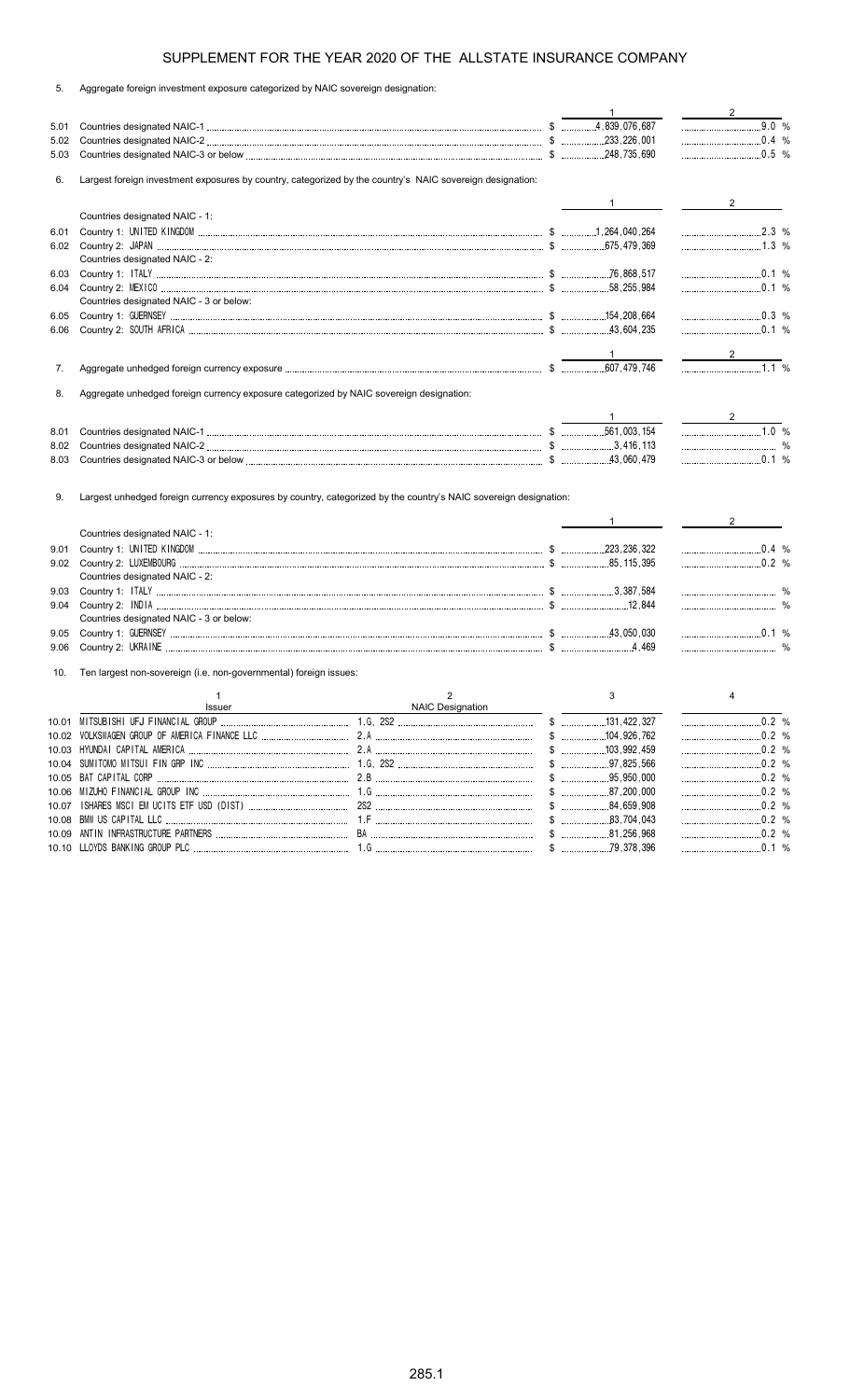| 11.   | Amounts and percentages of the reporting entity's total admitted assets held in Canadian investments and unhedged Canadian currency exposure:     |   |                  |  |
|-------|---------------------------------------------------------------------------------------------------------------------------------------------------|---|------------------|--|
| 11.01 |                                                                                                                                                   |   |                  |  |
|       | If response to 11.01 is yes, detail is not required for the remainder of interrogatory 11.                                                        |   |                  |  |
|       |                                                                                                                                                   |   |                  |  |
|       |                                                                                                                                                   |   |                  |  |
|       |                                                                                                                                                   |   |                  |  |
|       |                                                                                                                                                   |   |                  |  |
|       |                                                                                                                                                   |   |                  |  |
| 12.   | Report aggregate amounts and percentages of the reporting entity's total admitted assets held in investments with contractual sales restrictions: |   |                  |  |
|       |                                                                                                                                                   |   | Yes [ X ] No [ ] |  |
|       | If response to 12.01 is yes, responses are not required for the remainder of Interrogatory 12.                                                    |   |                  |  |
|       |                                                                                                                                                   |   |                  |  |
|       | Largest three investments with contractual sales restrictions:                                                                                    |   |                  |  |
| 12.03 |                                                                                                                                                   |   |                  |  |
| 12.04 |                                                                                                                                                   |   |                  |  |
| 12.05 |                                                                                                                                                   |   |                  |  |
| 13.   | Amounts and percentages of admitted assets held in the ten largest equity interests:                                                              |   |                  |  |
|       |                                                                                                                                                   |   | Yes [ ] No [ X ] |  |
|       | If response to 13.01 above is yes, responses are not required for the remainder of Interrogatory 13.                                              |   |                  |  |
|       | Issuer                                                                                                                                            | 2 | 3                |  |
|       |                                                                                                                                                   |   | $1.3\%$          |  |
|       |                                                                                                                                                   |   | $1.8\%$          |  |
|       |                                                                                                                                                   |   |                  |  |
|       |                                                                                                                                                   |   | 0.5 %            |  |
| 13.06 |                                                                                                                                                   |   | 0.2 %            |  |
| 13.07 |                                                                                                                                                   |   | $0.2\%$          |  |
|       |                                                                                                                                                   |   | $\ldots$ 0.1 %   |  |
|       |                                                                                                                                                   |   |                  |  |
|       |                                                                                                                                                   |   |                  |  |

13.11 SILVER LAKE PARTNERS V LP \$ 57,819,711 0.1 %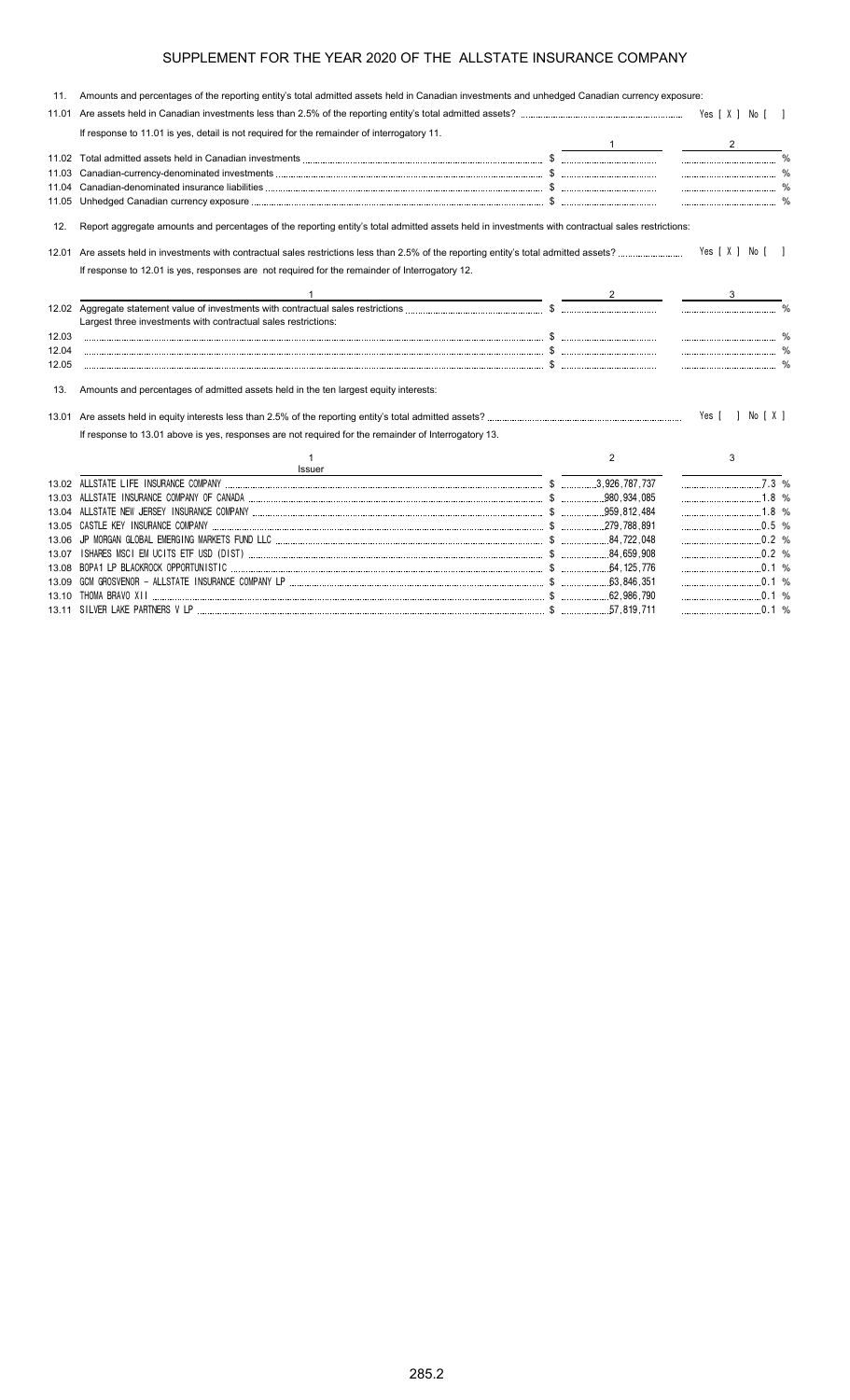#### 14. Amounts and percentages of the reporting entity's total admitted assets held in nonaffiliated, privately placed equities:

14.01 Are assets held in nonaffiliated, privately placed equities less than 2.5% of the reporting entity's total admitted assets? Yes [ ] No [ X ]

If response to 14.01 above is yes, responses are not required for 14.02 through 14.05.

|       |                                                                                                                |                       |                          | $7.3\%$        |                |  |
|-------|----------------------------------------------------------------------------------------------------------------|-----------------------|--------------------------|----------------|----------------|--|
|       | Largest three investments held in nonaffiliated, privately placed equities:                                    |                       |                          |                |                |  |
| 14.03 |                                                                                                                |                       |                          | $0.2\%$        |                |  |
| 14 04 |                                                                                                                |                       |                          | $\ldots$ 0.1 % |                |  |
| 14.05 |                                                                                                                |                       | .63,846,351              |                | 0.1 %          |  |
|       | Ten largest fund managers:                                                                                     |                       |                          |                |                |  |
|       |                                                                                                                | 2                     | 3                        |                |                |  |
|       | Fund Manager                                                                                                   | <b>Total Invested</b> | Diversified              |                | Nondiversified |  |
| 14.06 |                                                                                                                |                       |                          |                |                |  |
| 14 07 |                                                                                                                |                       |                          |                |                |  |
| 14 08 | <b>ISHARES TRUST RUSSELL</b>                                                                                   |                       |                          |                |                |  |
| 14 09 |                                                                                                                |                       |                          |                |                |  |
| 14 10 |                                                                                                                |                       |                          |                |                |  |
| 14 11 |                                                                                                                |                       | $\frac{1}{2}$ 90.533.062 |                |                |  |
| 14.12 |                                                                                                                |                       |                          |                |                |  |
| 14.13 |                                                                                                                |                       |                          |                |                |  |
| 14.14 | ISHARES 0-5 YEAR HIGH YIELD CORP                                                                               |                       |                          |                |                |  |
| 14.15 |                                                                                                                |                       |                          |                |                |  |
| 15.   | Amounts and percentages of the reporting entity's total admitted assets held in general partnership interests: |                       |                          |                |                |  |
|       |                                                                                                                |                       |                          |                |                |  |
|       | If response to 15.01 above is yes, responses are not required for the remainder of Interrogatory 15.           |                       |                          |                |                |  |
|       |                                                                                                                |                       | 2                        | 3              |                |  |
| 15.02 | Largest three investments in general partnership interests:                                                    |                       |                          |                |                |  |
| 15.03 |                                                                                                                |                       |                          |                |                |  |
| 15.04 |                                                                                                                |                       |                          |                |                |  |
| 15.05 |                                                                                                                |                       |                          |                |                |  |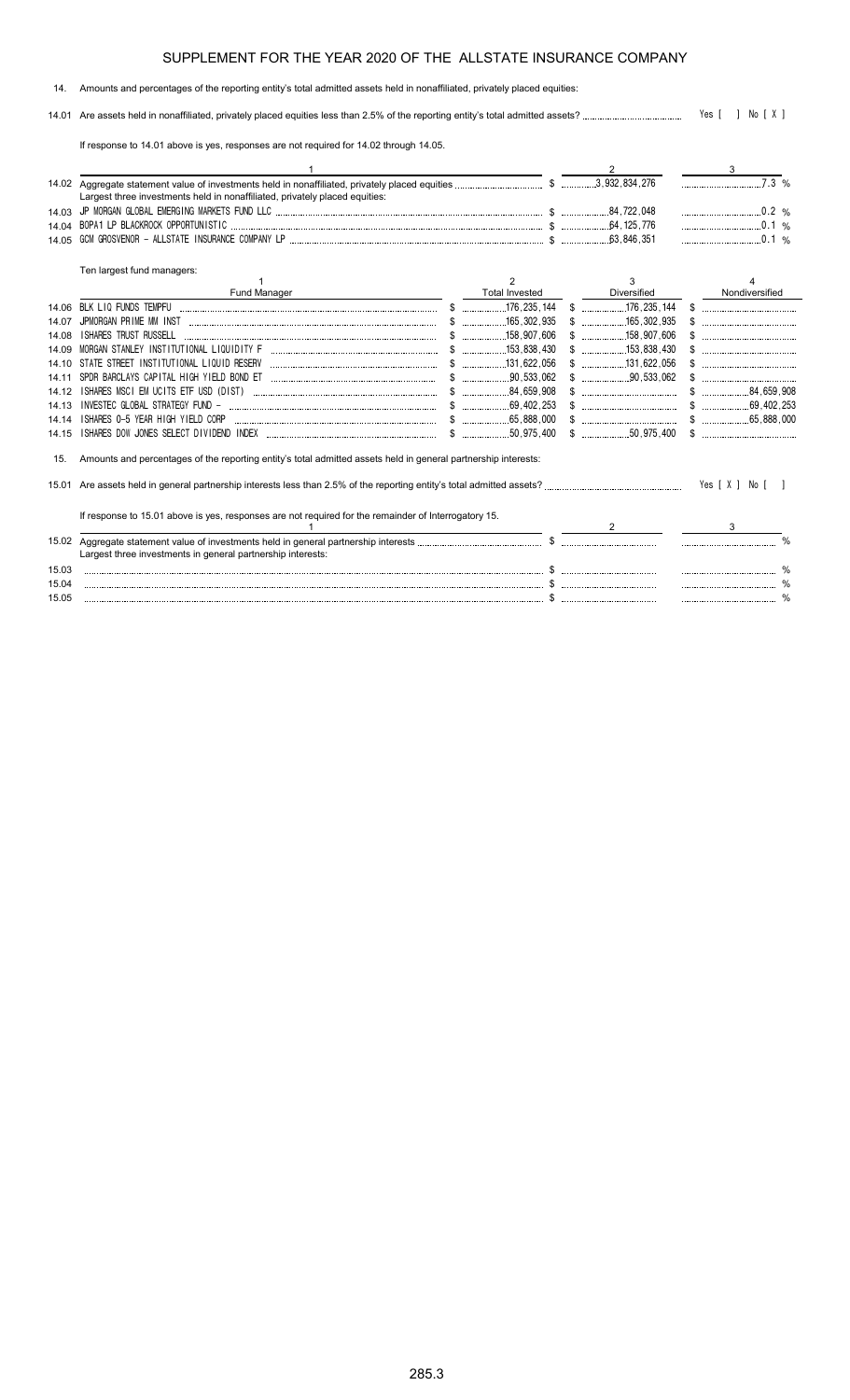| 16. Amounts and percentages of the reporting entity's total admitted assets held in mortgage loans: |  |
|-----------------------------------------------------------------------------------------------------|--|
|                                                                                                     |  |

16.01 Are mortgage loans reported in Schedule B less than 2.5% of the reporting entity's total admitted assets? Yes [ X ] No [ ]

If response to 16.01 above is yes, responses are not required for the remainder of Interrogatory 16 and Interrogatory 17.

|                                                                  |              | Type (Residential, Commercial, Agricultural)                                                                                                                          |                 |   |               | 2  |       |              | 3                   |
|------------------------------------------------------------------|--------------|-----------------------------------------------------------------------------------------------------------------------------------------------------------------------|-----------------|---|---------------|----|-------|--------------|---------------------|
| 16.02                                                            |              |                                                                                                                                                                       |                 |   |               |    |       |              |                     |
| 16.03                                                            |              |                                                                                                                                                                       |                 |   |               |    |       |              |                     |
| 16.04                                                            |              |                                                                                                                                                                       |                 |   |               |    |       |              |                     |
| 16.05                                                            |              |                                                                                                                                                                       |                 |   |               |    |       |              |                     |
| 16.06                                                            |              |                                                                                                                                                                       |                 |   |               |    |       |              |                     |
| 16.07                                                            |              |                                                                                                                                                                       |                 |   |               |    |       |              |                     |
| 16.08                                                            |              |                                                                                                                                                                       |                 |   |               |    |       |              |                     |
| 16.09                                                            |              |                                                                                                                                                                       |                 |   |               |    |       |              |                     |
| 16.10                                                            |              |                                                                                                                                                                       |                 |   |               |    |       |              |                     |
| 16.11                                                            |              |                                                                                                                                                                       |                 |   |               |    |       |              |                     |
|                                                                  |              | Amount and percentage of the reporting entity's total admitted assets held in the following categories of mortgage loans:                                             |                 |   |               |    | Loans |              |                     |
|                                                                  |              |                                                                                                                                                                       |                 |   |               |    |       |              |                     |
|                                                                  |              |                                                                                                                                                                       |                 |   | \$            |    |       |              |                     |
|                                                                  |              |                                                                                                                                                                       |                 |   | \$            |    |       |              |                     |
|                                                                  |              |                                                                                                                                                                       |                 |   |               |    |       |              |                     |
|                                                                  |              |                                                                                                                                                                       |                 |   |               |    |       |              |                     |
| 17.<br>Loan to Value                                             | $\mathbf{1}$ | Aggregate mortgage loans having the following loan-to-value ratios as determined from the most current appraisal as of the annual statement date:<br>Residential<br>2 | Commercial<br>3 | 4 |               |    | 5     | Agricultural | 6                   |
|                                                                  |              | $\frac{0}{0}$                                                                                                                                                         |                 |   | %             |    |       |              |                     |
|                                                                  |              | $\%$                                                                                                                                                                  |                 |   | $\frac{0}{0}$ | \$ |       |              |                     |
|                                                                  |              | $\%$                                                                                                                                                                  |                 |   | %             |    |       |              |                     |
|                                                                  |              |                                                                                                                                                                       | \$              |   | $\%$          |    |       |              |                     |
|                                                                  |              |                                                                                                                                                                       |                 |   |               |    |       |              | $\frac{1}{2}$       |
|                                                                  |              |                                                                                                                                                                       |                 |   |               |    |       |              |                     |
|                                                                  |              | Amounts and percentages of the reporting entity's total admitted assets held in each of the five largest investments in real estate:                                  |                 |   |               |    |       |              |                     |
|                                                                  |              |                                                                                                                                                                       |                 |   |               |    |       |              |                     |
|                                                                  |              | If response to 18.01 above is yes, responses are not required for the remainder of Interrogatory 18.                                                                  |                 |   |               |    |       |              |                     |
|                                                                  |              | Largest five investments in any one parcel or group of contiguous parcels of real estate.<br>Description                                                              |                 |   |               |    |       |              |                     |
|                                                                  |              | $\mathbf{1}$                                                                                                                                                          |                 |   |               | 2  |       |              | Yes [ X ] No [<br>3 |
|                                                                  |              |                                                                                                                                                                       |                 |   |               |    |       |              |                     |
|                                                                  |              |                                                                                                                                                                       |                 |   |               |    |       |              |                     |
|                                                                  |              |                                                                                                                                                                       |                 |   |               |    |       |              |                     |
|                                                                  |              |                                                                                                                                                                       |                 |   | \$            |    |       |              |                     |
|                                                                  |              |                                                                                                                                                                       |                 |   |               |    |       |              |                     |
|                                                                  |              | Report aggregate amounts and percentages of the reporting entity's total admitted assets held in investments held in mezzanine real estate loans:                     |                 |   |               |    |       |              |                     |
| 18.<br>18.01<br>18.02<br>18.03<br>18.04<br>18.05<br>18.06<br>19. |              |                                                                                                                                                                       |                 |   |               |    |       |              | Yes [ X ] No [      |

| 19.02 | Aggregate statement value of investments held in mezzanine real estate loans:<br>Largest three investments held in mezzanine real estate loans: |  |  |
|-------|-------------------------------------------------------------------------------------------------------------------------------------------------|--|--|
| 19.03 |                                                                                                                                                 |  |  |
| 19.04 |                                                                                                                                                 |  |  |
| 19.05 |                                                                                                                                                 |  |  |